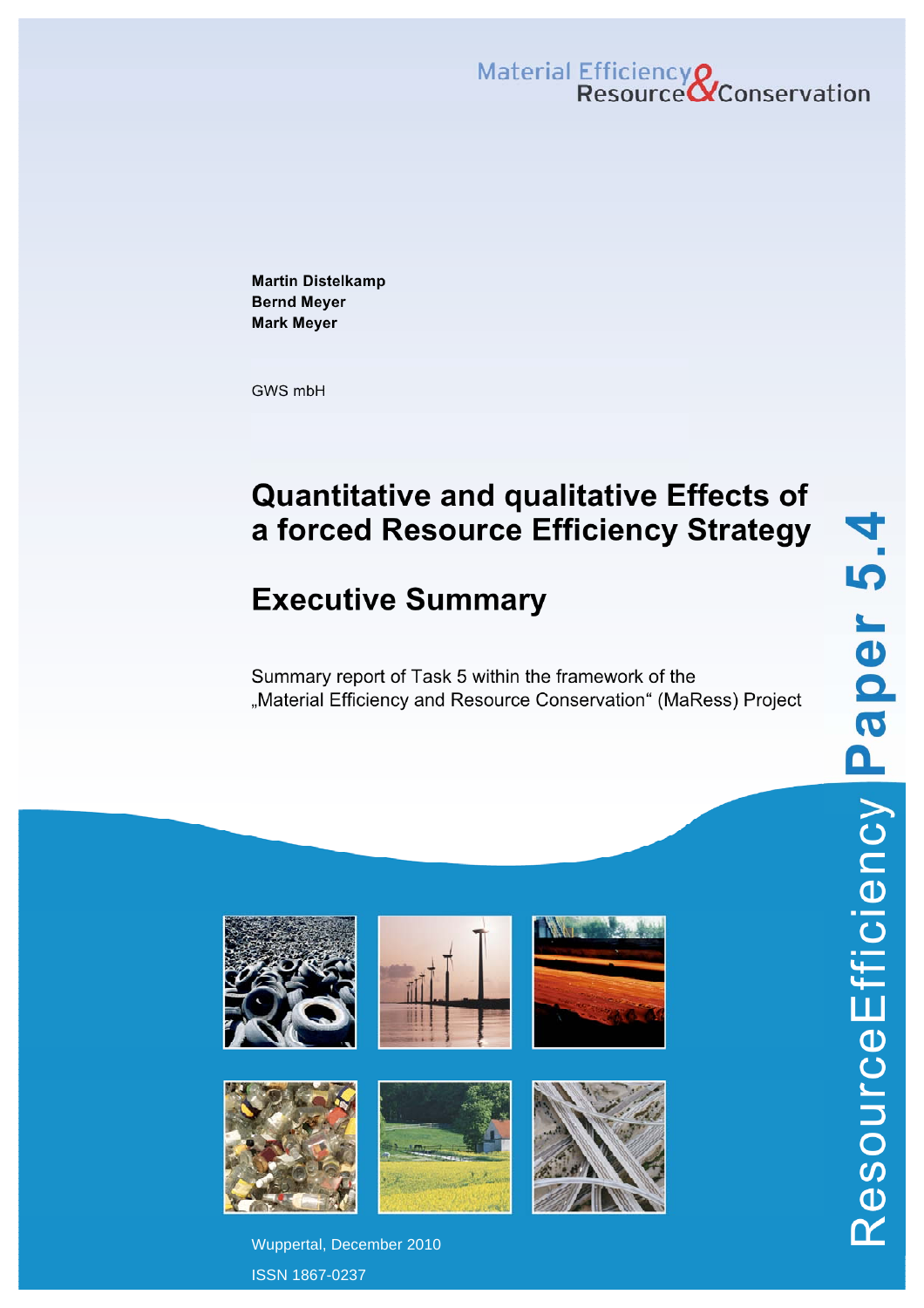#### **Contact to the Authors:**

Prof. Dr. Bernd Meyer

GWS mbH 49080 Osnabrück, Heinrichstr. 30

Tel.: +49 (0) 541 40933 -140, Fax: -110 Mail: meyer@gws-os.com

### "Material Efficiency and Resource Conservation" (MaRess) - Project on behalf of BMU I UBA

Project Duration: 07/2007 - 12/2010

#### **Project Coordination:**

Dr. Kora Kristof / Prof. Dr. Peter Hennicke

Wuppertal Institute for Climate, Environment and Energy 42103 Wuppertal, Germany, Döppersberg 19

Phone: +49 (0) 202 2492 -183 / -136, Fax: -198 / -145 E-Mail: kora.kristof@wupperinst.org peter.hennicke@wupperinst.org

© Wuppertal Institute for Climate, Environment and Energy

More information about the project "Material Efficiency and Resource Conservation" (MaRess) you will find on www.ressourcen.wupperinst.org

The project is funded within the framework of the UFOPLAN by BMU and UBA, FKZ: 3707 93 300

The authors are responsible for the content of the paper.



Federal Ministry for the Environment, Nature Conservation and Nuclear Safety



for Climate, Environment and Energy

**Wuppertal Institute** 

**Wuppertal Institute** in Cooperation with

**BASF** Borderstep CSCP Daimler demea - VDI / VDE-IT **ECN** EFA NRW FhG IAO **FhG UMSICHT FU Berlin** GoYa! GWS Hochschule Pforzheim **IFEU** Institut für Verbraucherjournalismus IÖW **IZT** MediaCompany Ökopol **RWTH Aachen** SRH Hochschule Calw **Stiftung Warentest** ThyssenKrupp Trifolium **TU Berlin TU Darmstadt TU Dresden** Universität Kassel Universität Lüneburg ZEW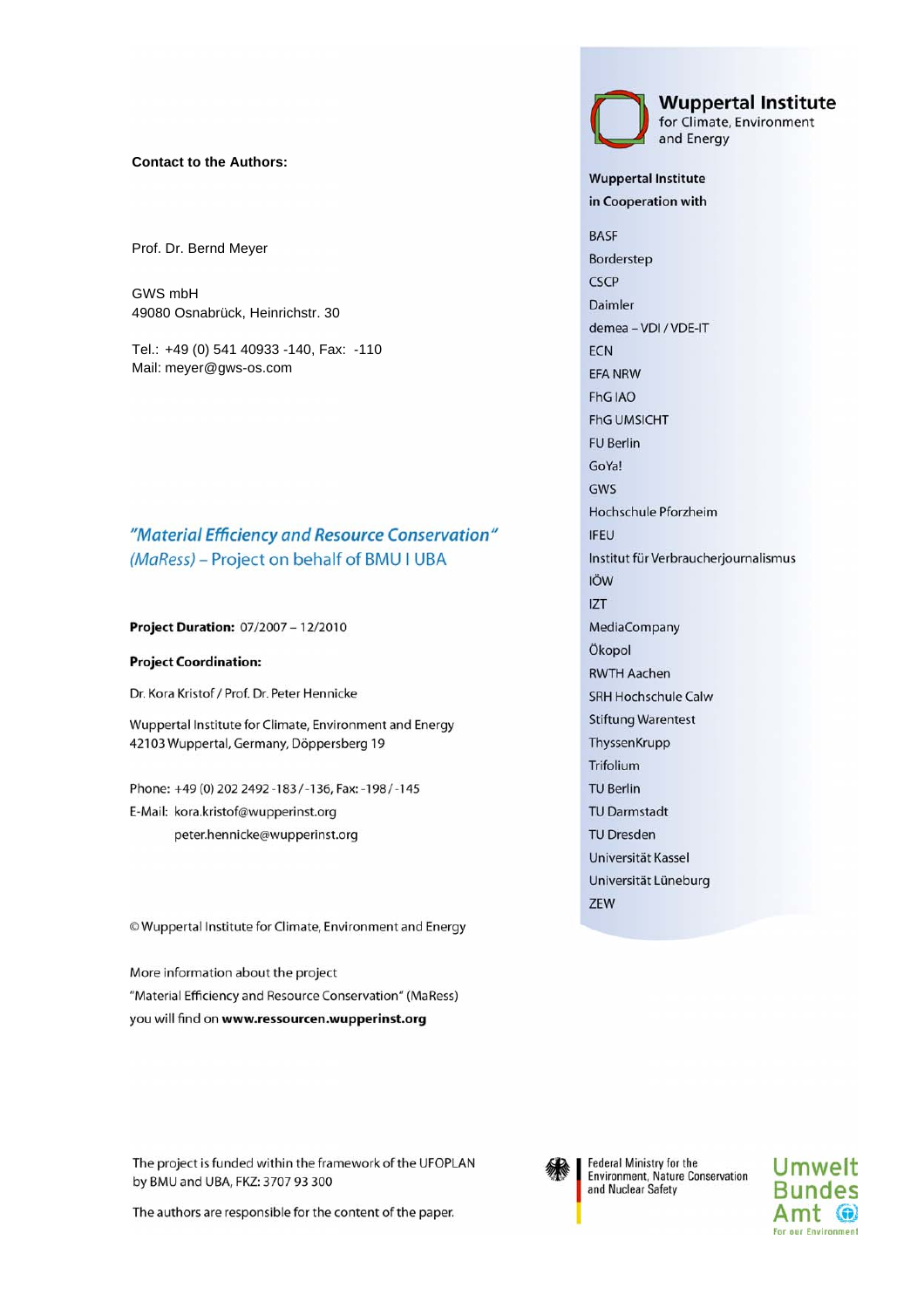### **Questions**

What are the economic effects of a forced policy to raise resource efficiency? Which interrelations have to be considered in the macroeconomic context concerning the impacts of different policy instruments? Is a decoupling of economic growth and resource consumption possible in the long run? These are the questions that Task 5 has to answer.

### **Methodology**

The methodology is to run simulations with a sectorally deep disaggregated economic environmental model that depicts the relations between economic development, resource consumption and emissions. A comparison is drawn between a model forecast that includes one or more policy activities and a reference forecast, in which these policy activities are not implemented. The comparison between both forecasts allows for the identification of all direct and indirect effects that are induced by the policy instruments.

To obtain empirically substantiated results, it is useful to work with a model whose parameters are estimated using econometric methods. The model PANTA RHEI fulfils this requirement. It has been used in many applications answering economic environmental questions. During the project it has been completed by a material module. The data base of the material module is a data set of the Wuppertal-Institute that links the different categories of material consumption with the economy in deep sectoral disaggregation.

## **The Reference**

The reference is a forecast which in our case depicts the economy, resource consumption and emissions for each year till 2030. The preparation of the forecast requires assumptions about the development of variables that are not calculated by the model. In our case the further development of the world economy and the policy variables, especially the instruments of environmental policy, have to be fixed. The study discusses these questions in detail running scenarios with different assumptions. Two main results could be achieved: At first, it could be shown that the dynamic of material consumption, which could be observed in Germany during the last ten years, was driven by metals which are linked to the strong export development. Germany is exporting with big success investment goods as machinery and cars which consist preponderant of metals. Secondly, material consumption is also dependent from climate policy, which reduces the use of fossil fuels, coal, gas, and oil. Insofar the level of resource consumption in Germany in the reference is strongly depending on the assumptions about the further development of the world economy and the decisions on climate policy in Germany.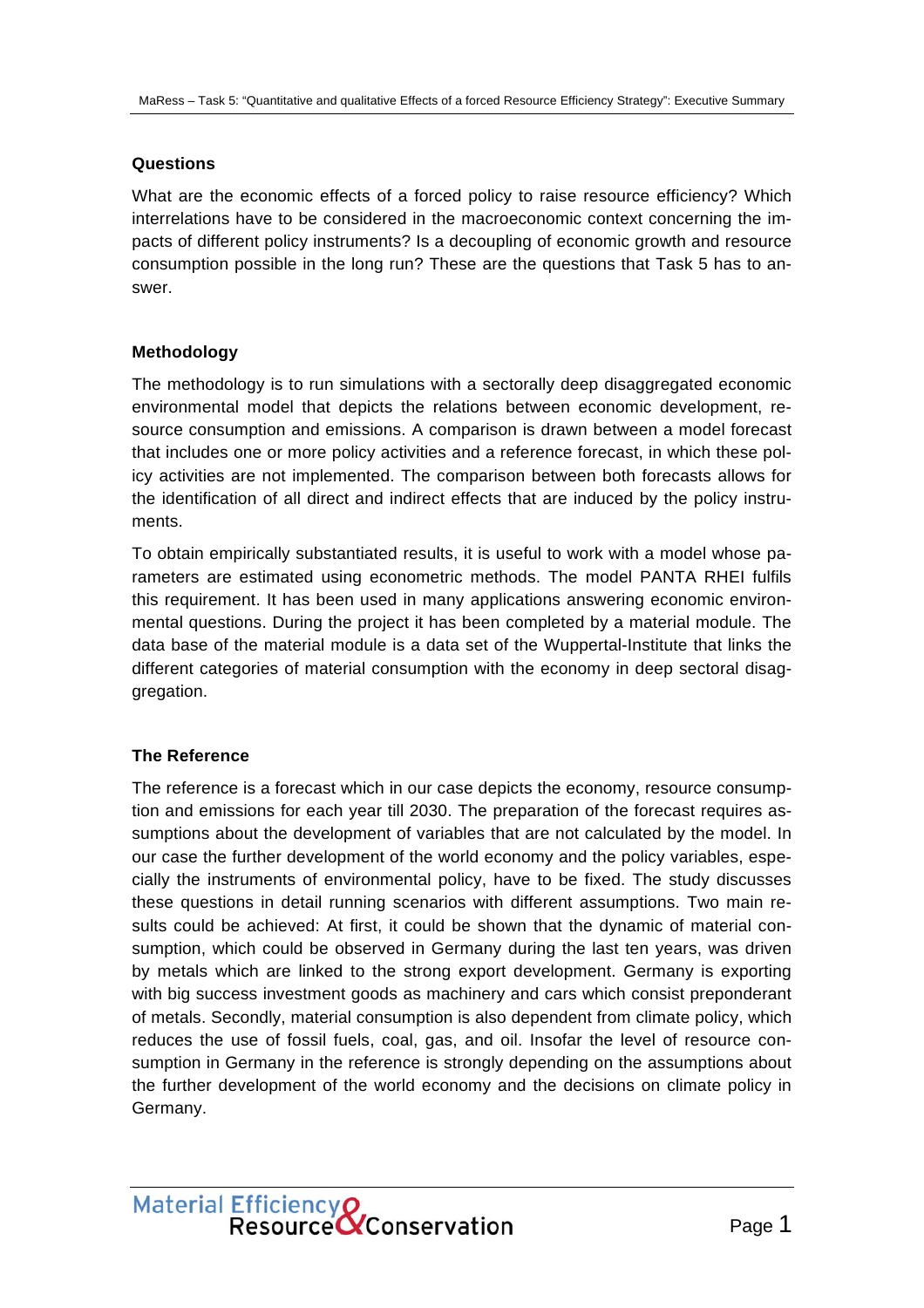We assumed a moderate long run growth for the world economy which induces an average growth rate for German exports of about 3.2% p.a. With regard to climate policy we assume an engaged strategy that achieves a reduction of  $CO<sub>2</sub>$ -emissions of 80% (compared to the historic value of the year 1990). For the last year of our simulation this means a reduction of 54%. Of course there is no specific decision about the chosen instruments for the whole time period. So we assumed that the already established policy instruments with the aim to enforce renewable energies and energy productivity in firms and households will be further developed so that the set targets will be reached. The selection of this reference scenario is supported by the fact that the government and the opposition in Germany conclude regarding the targets even though there is no consensus yet about the policy mix.

#### **The Discussed Instruments**

Analyzing all groups of instruments – economic instruments, information and consultation instruments and regulation by technical standards - the study covers a broad range. But it is not the aim of the study to discuss all instruments that play a role in the other Tasks of the MaRess project. This is not possible since many of the possible measures cannot be quantified. The idea is to include at least one instrument of each group that plays an important role in the other Tasks of the project as well.

From the group of **economic instruments** changes in value added taxes for transport services and the introduction of a resource tax for building materials have been elected.

The change of the rates of value added taxes concerns rail road transportation and air transport services. The tax rate for rail road transportation is lowered from the regular rate of 19% to the reduced rate of 7%. Contrastingly, the tax rate for air transport services is raised from 7% to 19%.

The effects of resource taxes are analysed for the extraction and import of building materials. It is assumed that in 2012 a tax of  $2 \epsilon$  per ton of extracted and imported building material is introduced. The tax rate rises by 5% p.a. and reaches 4.80  $\epsilon$  in 2030.

**Information instruments** are of a very different nature. An analysis of specific characteristics of such instruments is nearly impossible because the empirical information about its direct impacts is missing. Therefore, it is not possible to model these instruments. The alternative approach is to ask what are the differences between a situation in which the agents have perfect information compared to the situation of the reference scenario where, for example, many producers do not use the best practice technology concerning resource consumption because they do not know all alternatives that they have. So we ask for the potential of an information policy as a whole without relating it to a specific information instrument. For the firms there is empirical information for this potential based on the experience of consulting firms. Furthermore, the German Efficiency Agency DEMEA and the Efficiency Agency for North-Rhine-Westphalia have a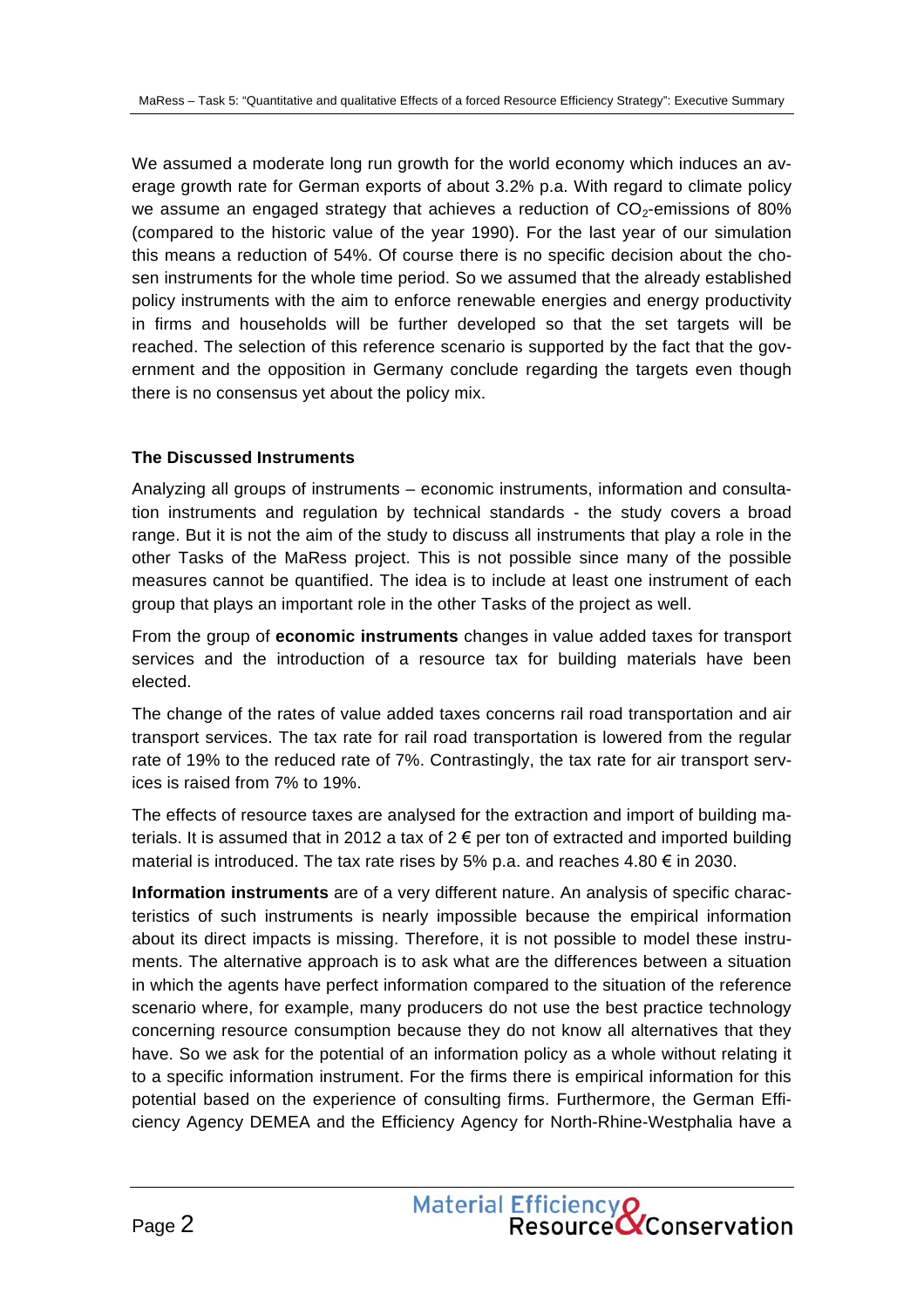lot of information about the impact of consulting: What is the impact of the introduction of the "best practice" technology for resource consumption on material costs, capital costs and costs for consulting services? The consulting firms come to the result that in manufacturing on average 20% of material costs can be saved. To realize this potential additional costs arise which equal the savings of one year. One third of these costs are consulting services, two thirds are investments in equipment. We assume that it might be possible to introduce the best practice technology in 5% of all manufacturing firms per year so that in 2030 the potential of all manufacturing firms is exhausted.

As a **regulation instrument** we discuss the introduction of rules for the use of recycling in the production of non-ferrous metals. Here it is assumed that in final products a certain percentage of non-ferrous metals has to be of recycled material. The share of recycled non-ferrous metals rises linearly from the actual level so that it reaches factor three in relation to that level in 2030.

One can imagine that here intelligent forms of regulation come into practice which may be based on voluntary agreements or the top runner concept. Since all final products have to fulfill the standards, all imported products are included. This means that we have either branch-oriented international agreements about the production of nonferrous metals or the importing firms have to prove that the imported products are in line with the standards.

This scenario is calculated in two variants. The econometrically estimated elasticity of substitution of non-ferrous metals by secondary products is about -0.4. This means that the substitution will cause costs. In the second variant it is assumed that in a world with permanently rising world market prices for metals there will be incentives to improve the recycling technology. Furthermore, with rising activities there will be learning effects. To catch the potential of these cost reducing factors we run the model in the second variant with an elasticity of substitution of -1 for non-ferrous metals versus secondary products.

#### **The Results**

The impact of **economic instruments** is analysed for a change in consumer taxation of traffic services and the introduction of a resource tax on building materials. The additional tax revenue will be compensated by a reduction of income taxes so that the total tax revenue is not affected. The rise of the taxes for goods itself has negative economic effects which are completely compensated by the positive effects of the reduction of income tax. The change in the rates of the value added taxes for traffic services (higher taxation of air services, lower rates for railway service) reduces energy consumption but not material consumption. The reduction of air transport of course reduces consumption of oil, but on the other side the higher demand for electricity induces also the consumption of coal and gas. The introduction of the taxation of building materials has severe impacts on material consumption. Domestic extraction of materials reduces the consumption of non-metallic minerals by 15.6% and the total domestic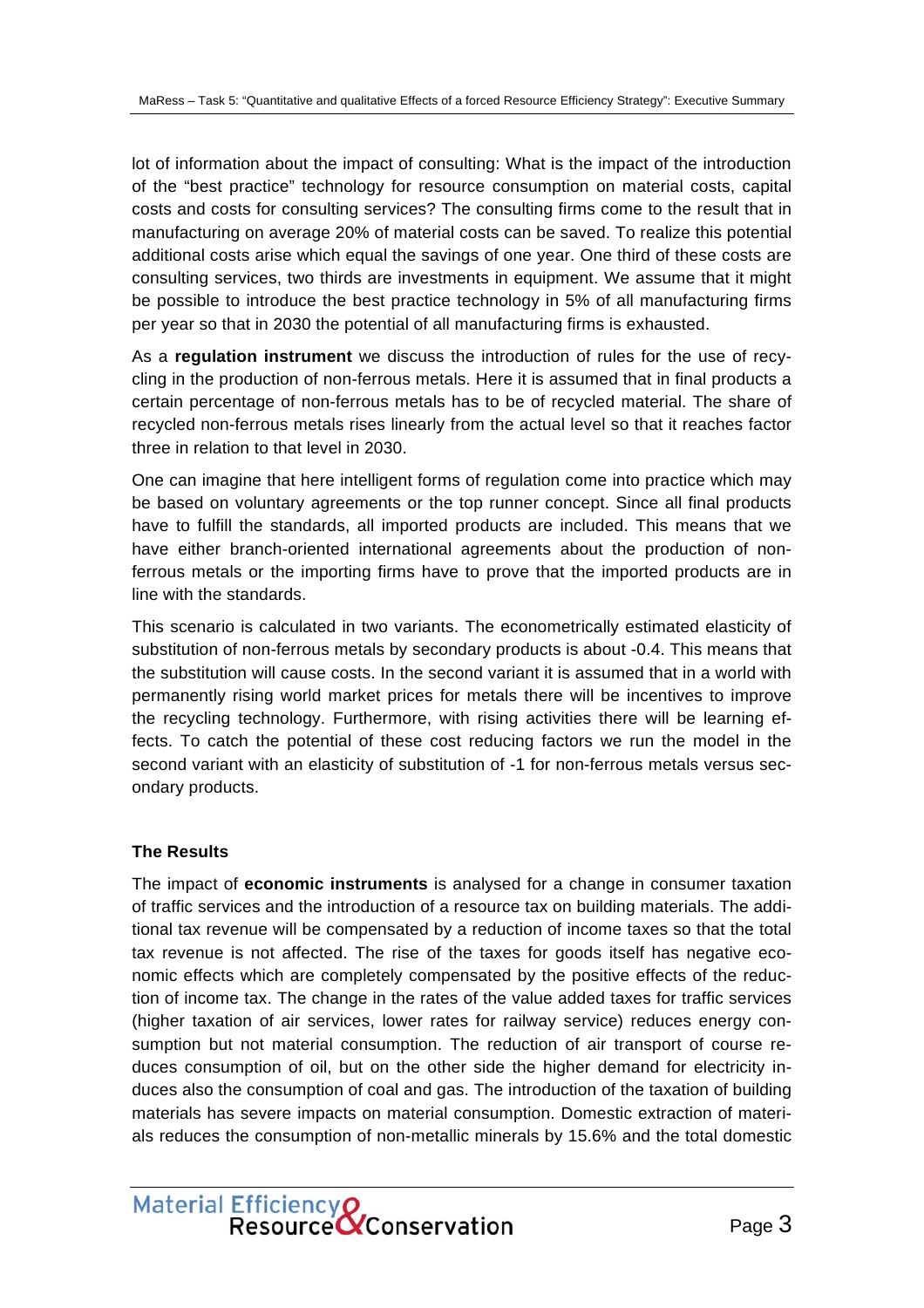extraction of materials by 9.7%. The total material requirement indicator TMR, which measures the sum of domestic extraction, imported resources and the contents of materials given directly and indirectly with the imported goods, reduces by 1.5% compared with the reference scenario in the year 2030.

Tab. 1 summarizes the results for the change of value added taxes for traffic services, the introduction of the tax on building materials and the compensation of income taxes.

Tab. 1: The impact of the analysed economic instruments on macro indicators in the year 2030 Deviations from the reference scenario

|                        | real gdp'      | disposable <sup>i</sup><br><i><u>Income</u></i> | employment                  | final energy<br>demand | <b>TMR</b>  |
|------------------------|----------------|-------------------------------------------------|-----------------------------|------------------------|-------------|
| $\,$ in percent $\,$ ' | $-0.06$        | 0.07                                            | $-0.01$                     | $-0.3$                 | $-1.5$      |
| absolute               | $-1.5$ bill. € |                                                 | +1.5 bill. $€$ -5,400 Pers. | -25.784 TJ             | -81.9 Mio t |

Which results can be expected if all firms of the manufacturing sector will participate within the next 20 years till 2030 in an **information and consulting program** and achieve the "best practice" in respect to material consumption? The direct effects are clear: Those firms that use materials will enjoy a reduction of production costs, on the other side the producers of materials will lose shares in sales and production. Since markets are not perfect, the winners will reduce their prices but not to the same extent as the reduction of unit costs. This means that value added will rise in these firms. The extensive effect induced by the winners dominates by far: Rising value added pushes income and consumption, falling prices raise real income and improve international competitiveness with rising exports and falling imports. A further reduction of imports is given with the lower imports of resources. The total effect on real GDP is +14.2% in 2030 in comparison with the reference scenario.

Since resource productivity rises stronger than GDP, the level of TMR falls by 9.2% in 2030 compared with the reference scenario. The reduction of material consumption raises energy productivity indirectly by 13.8%. So final energy demand will in spite of the strong positive effect on GDP only be slightly above the low level of the reference scenario. The economic prosperity raises also the tax revenue. On the expenditure side of the budget of the government there will be reductions for social security payments following the higher employment. Furthermore, public consumption will grow less than the tax revenue because public services like defence, security, administration, education etc. will not rise that much as a consequence of dematerialization of the economy. These savings year by year reduce public debt. In 2030 it will be 10.2% lower than in the reference scenario. Tab. 2 summarizes the results of the impacts of the information and consulting program.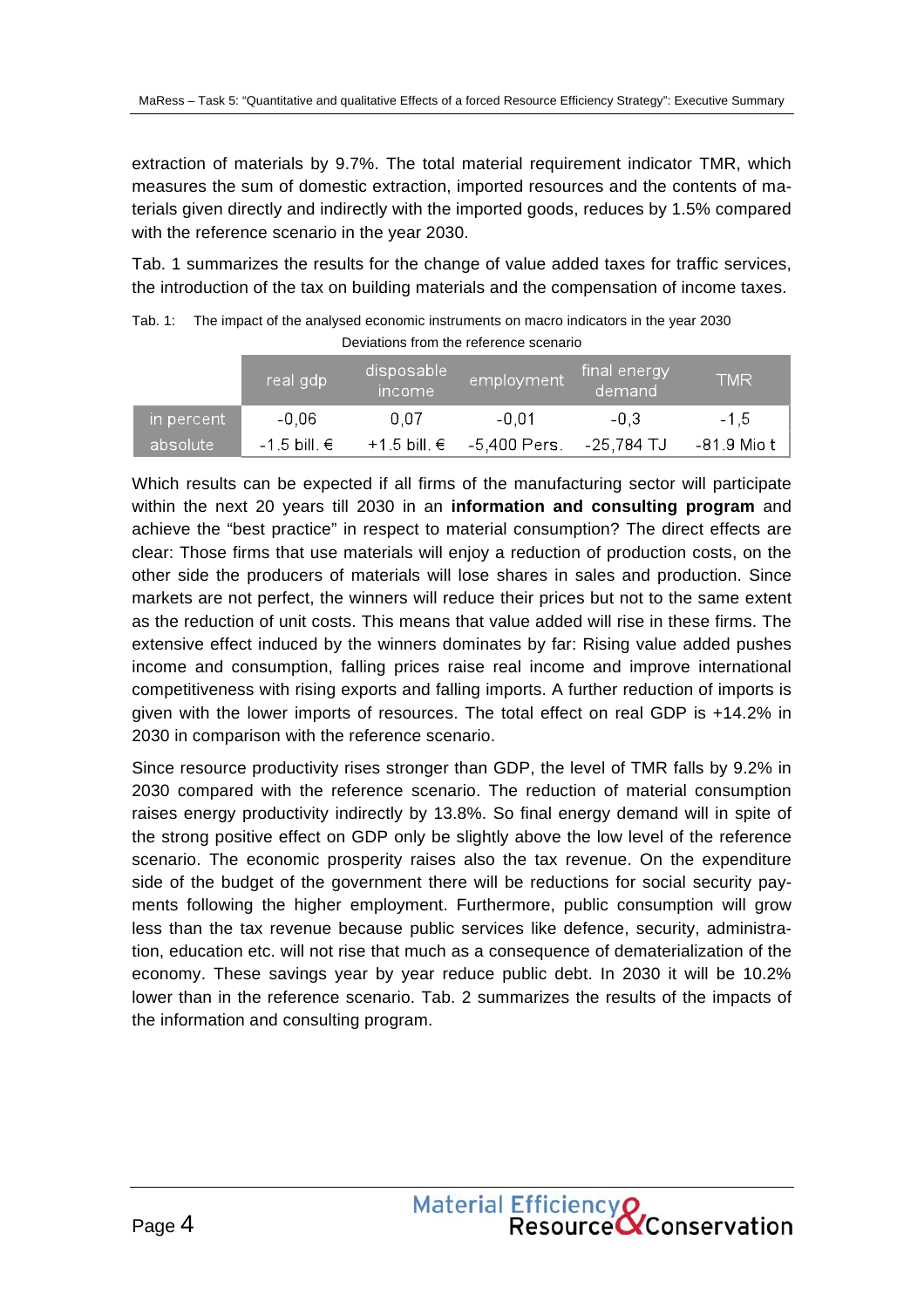|            | ∖real qdp\ | public debt | employment                                              | final energy<br>demand | TMR          |
|------------|------------|-------------|---------------------------------------------------------|------------------------|--------------|
| in percent | $+14.2$    | $-10.2$     | $+1.9$                                                  | $+0.42$                | -92          |
| absolute   |            |             | +374.7 bill. € - 226.0 bill. € +696,100 Pers +33,147 TJ |                        | -506.4 Mio t |

Deviations from the reference scenario

Tab. 2: The impact of the information and consulting program on macro indicators in 2030

In both variants of the **recycling** scenario the economic effects on GDP and employment are positive because expenditures for imported resources are substituted by domestic value added. In the following section we discuss only the further results for the variant with a elasticity of substitution of -1.

GDP rises by 0.04% or 1 bill.  $\epsilon$  and employment in 2030 is by 10,600 persons higher than in the reference scenario. Public debt falls by 2.5 bill.  $\epsilon$ .

TMR is 8.9% lower in 2030 compared with the reference scenario. In this scenario the impact is concentrating on the consumption of metals. Their TMR reduces by 23.5%. A central role is given to the huge rucksacks which lie on the indirect imports of nonferrous metals being part of the goods imports.

Tab. 3 summarizes the impact of the recycling scenario on important indicators.

| Tab. 3: |  | The impact of the recycling of non-ferrous metals on important indicators in 2030 |  |  |
|---------|--|-----------------------------------------------------------------------------------|--|--|
|---------|--|-----------------------------------------------------------------------------------|--|--|

|            | real gdp       |        | public debt employment                | final energy<br>demand | <b>TMR</b>   |
|------------|----------------|--------|---------------------------------------|------------------------|--------------|
| in percent | $+0.04$        | $-0.1$ | $+0.03$                               | +በ በ1                  | -8.9         |
| absolute   | +1.0 bill. $∈$ |        | $-2.5$ bill € +10,600 Pers. +916.0 TJ |                        | -489.8 Mio t |

Deviations from the reference scenario

#### **The Potential of a forced Strategy for the Improvement of Resource Efficiency**

So far it could be shown which impacts the different instruments have. The study did not ask for completeness, but it intends to give examples for the groups of instruments and their effects. Insofar the aim of the following chapter is not to present a concrete policy proposal. The idea is to give an estimate for the potential that a forced strategy for the improvement of resource efficiency can have. In this respect the chapter has more the character of a sensitivity study. All discussed policy instruments could be implemented and be part of a policy proposal. Therefore, it makes sense to ask for the impacts, if all instruments are integrated in one total scenario.

The analysis of the single instruments has shown that especially the information and consulting program has a high potential for an economic expansion induced by the rebound effect of dematerialization. As already said: Rising material efficiency reduces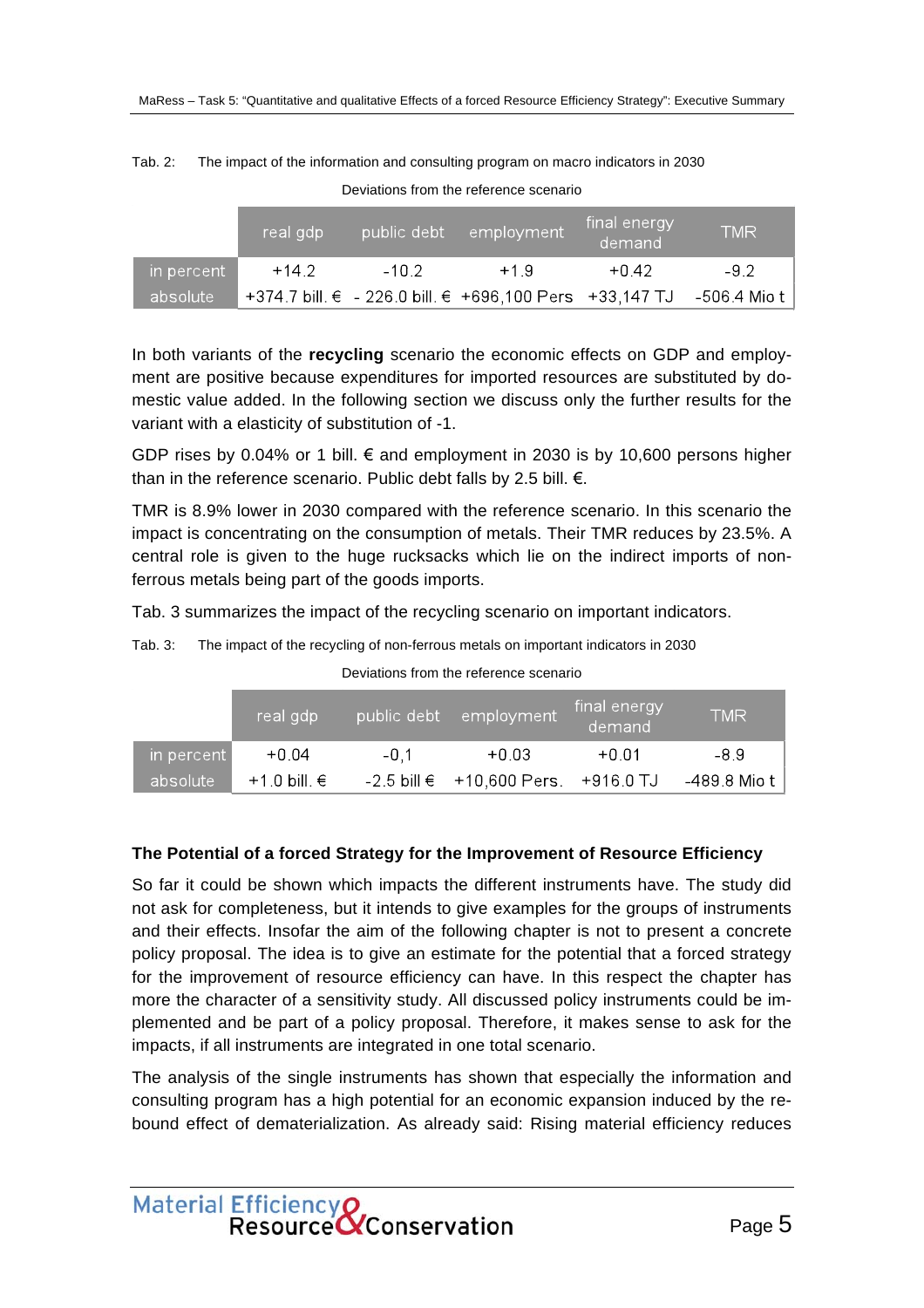production costs and prices, and this development improves international competitiveness and value added in Germany. The aggregated price index of gross production falls by 4.3%. The nominal wage rate remains more or less constant because the influences of falling prices and rising productivity compensate each other in their effect on wage bargaining. Therefore, the real wage rate rises with the absolute rate of price changes. The expansive effects on demand are much stronger than the contractive effects coming from the firms which produce materials. In this context the reduction of resource imports coming also from other scenarios plays an important role.

The other instruments have a smaller effect on value added, income and GDP. Tax changes are on average neutral because the rise of good taxes is completely compensated by a reduction of income taxes. The regulation of recycling of non-ferrous metals has little positive effects on GDP because imports of resources are substituted by domestic value added.





The results of the simulation studies can be summarized as follows: An engaged climate policy in Germany will be able to combine a permanent economic growth with a reduction of  $CO<sub>2</sub>$ -emissions by 54% in relation to the historic values of the year 1990 and an absolute decoupling of resource consumption from GDP can be reached in the long run. Based on this reference scenario the following **potential** for a forced resource policy consisting of economic instruments, information and consulting instruments, and regulation can be estimated in relation to the reference scenario for 2030: A rise of GDP in constant prices of 14% (+372 bill.  $\epsilon$ ) will be possible (Fig. 1), employment will be 1.9% higher (+680,000 persons), public debts will shrink by 11% (-251 bill.  $\epsilon$ ), total material consumption will be reduced by 20% (-993 Mill. t) (Fig. 2) and  $CO<sub>2</sub>$ -emissions remain at the low level of the reference in spite of the strong rebound effect. Resource productivity will be doubling from 2010 to 2030.